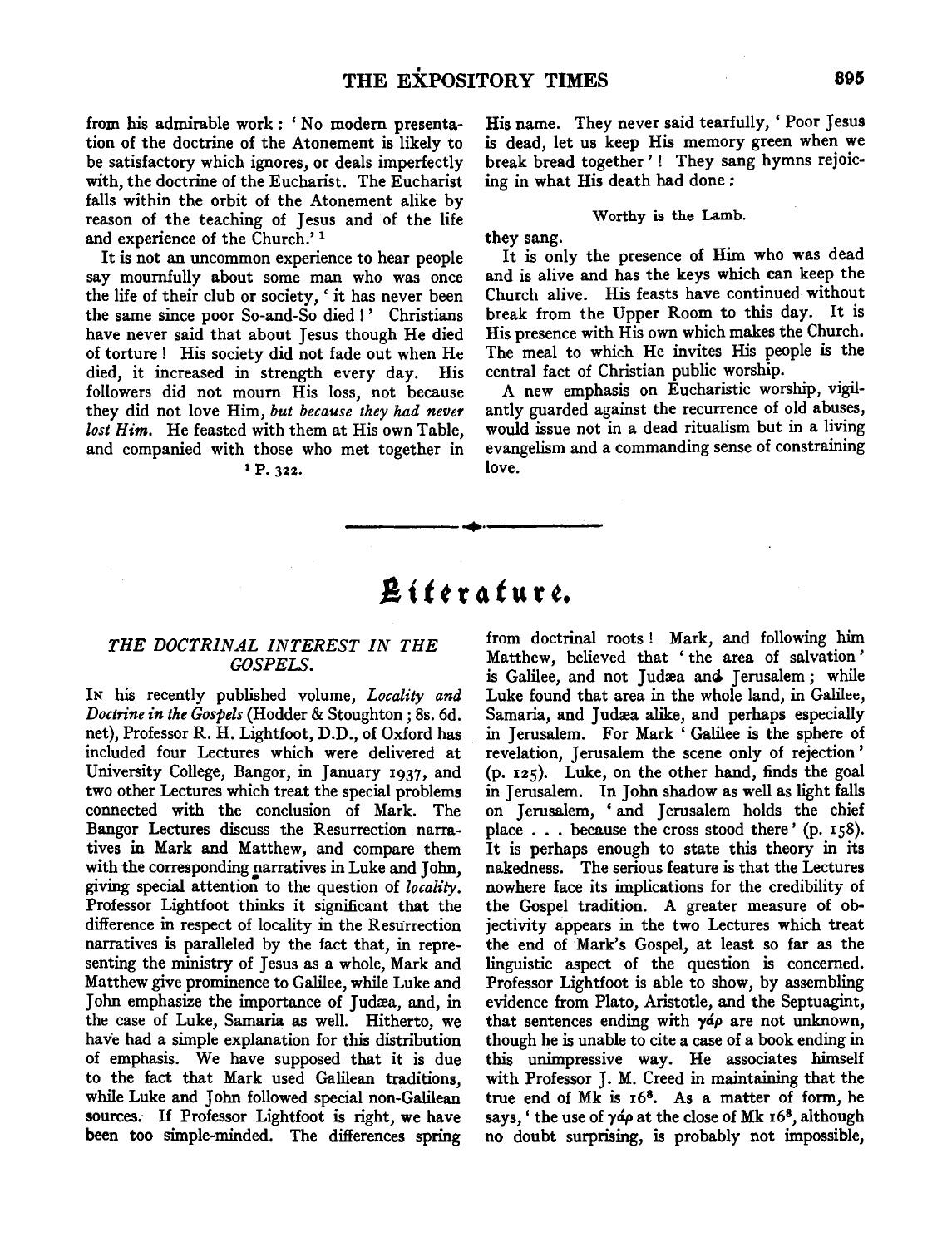perhaps not even objectionable' (p. 15). His main contention is that Mk  $14^{28}$  and  $16^{7}$  point to an expectation on the part of certain sections of the Early Church that the Death and Resurrection were to be followed closely by the *Parousia* or Presence of the Risen Christ in Galilee. In other words, the words in Mk 167 contain the promise that the *Parousia* will take place in Galilee, and it is this message which the women fail to deliver. Students of the words : ' He goeth before you into Galilee : there shall ye see him,' have apparently been mistaken in supposing that the Resurrection is meant. No wonder they think that the original ending of Mark's Gospel is lost! It remains to be seen whether they will feel compelled to retrace their steps under the influence of Professor Lightfoot's stimulating Lectures.

## *THE HISTORICAL BACKGROUND OF THE BIBLE.*

In *The Historical Background of the Bible* (Nelson; 7s. 6d. net), by Mr. J. N. Schofield, M.A.(Cantab.), B.D.(Lond.), Lecturer in Old Testament Studies and Hebrew, University of Leeds, we have a volume combining a record of Israel's history with the archaeological discoveries that throw light on it. It has the advantage of including both Old and New Testaments in its scope, for, after giving an excellent up-to-date description of the geographical background, it deals with the subject from the earliest times to the final dispersion of the Jews in A.D. 135. There are chapters on the early stories of Genesis, the Patriarchal narratives, the Conquest and settlement, the history of the monarchy, the post-exilic reconstruction, and the conditions under Roman rule. All throughout the book, the setting of the story is vividly portrayed in the light of modern research, while the concluding chapter gives an account of the various attempts, including the present one, to re-establish the Jews in Palestine. The author will not carry all scholars with him in his advocacy of the theory of a late exodus in the thirteenth century B.c., in the beginning of the reign of Merenptah. His presentation of the reasons which are supposed to uphold this view has nothing new in it. The fact that there is no agreement between the names in the Biblical record and those in the Amarna Letters is of no consequence, for the date of Abdi-Hiba's Letters, referring to the threatened attack on Jerusalem (cf. Jg  $1^8$ ), is not that of Joshua so much as that of his immediate successors, about which the Biblical record is almost silent. There was

abundance of time for the rulers of Jerusalem and of other cities to have changed frequently between the entry of the Israelites *(c.* 1405 B.c.) and the time of the Jerusalem tablets, which are placed by Knudtzon from 1385 B.c. downwards. The old arguments, too, which are here brought forward afresh, based on the advent of the Philistines, the use of iron, and the number of kings who ruled over Edom, are known by many Old Testament scholars to have little or nothing in their favour, especially in view of the ever-increasing evidence regarding the earlier date. Nor will all scholars agree that the distinguishing physical traits of the Jewish race, so different from those of the Arabs, came from the Hittites or Indo-Europeans of Anatolia. It is more probable that they are due to the admixture with the Hurrian race in northern Mesopotamia. There is a tendency in the volume to trace the narrative portions of the Old Testament to mere oral tradition, to the exclusion of written records. The oral element is certainly a large one, but the constant discoveries now being made that writing was well developed as early as the second millennium B.c. go to show that written sources, now unknown to us, must be given a larger place. Many scholars will welcome the author's criticism of the documentary theory, and favour the substitution of a stratum theory for it. ' The analysis of the text,' he says, ' into minute component parts is becoming so detailed, and the number of the documents that have to be presupposed, in order to account for these component parts, is increasing in such a way that the theory is becoming untenable.'

The volume is undoubtedly a most useful addition to the historical and archæological literature on the Old Testament. It has maps and numerous plates, as well as a bibliography and an excellent index. It should prove of value not only to Biblical students, but to the increasing number of people who are interested in modern discoveries in Palestine.

#### *THE ETERNAL GOSPEL.*

*The Eternal Gospel,* by Rufus M. Jones, D.D. (Macmillan; 8s. 6d. net), is the first volume of a new series on ' The Great Issues of Life.' The writer is an acknowledged authority on the mystic type of religion and his theological position is very generally known, so that his name on the title page will secure for the volume a cordial reception. It should, however, be said that the title may seem somewhat misleading to many readers. It covers a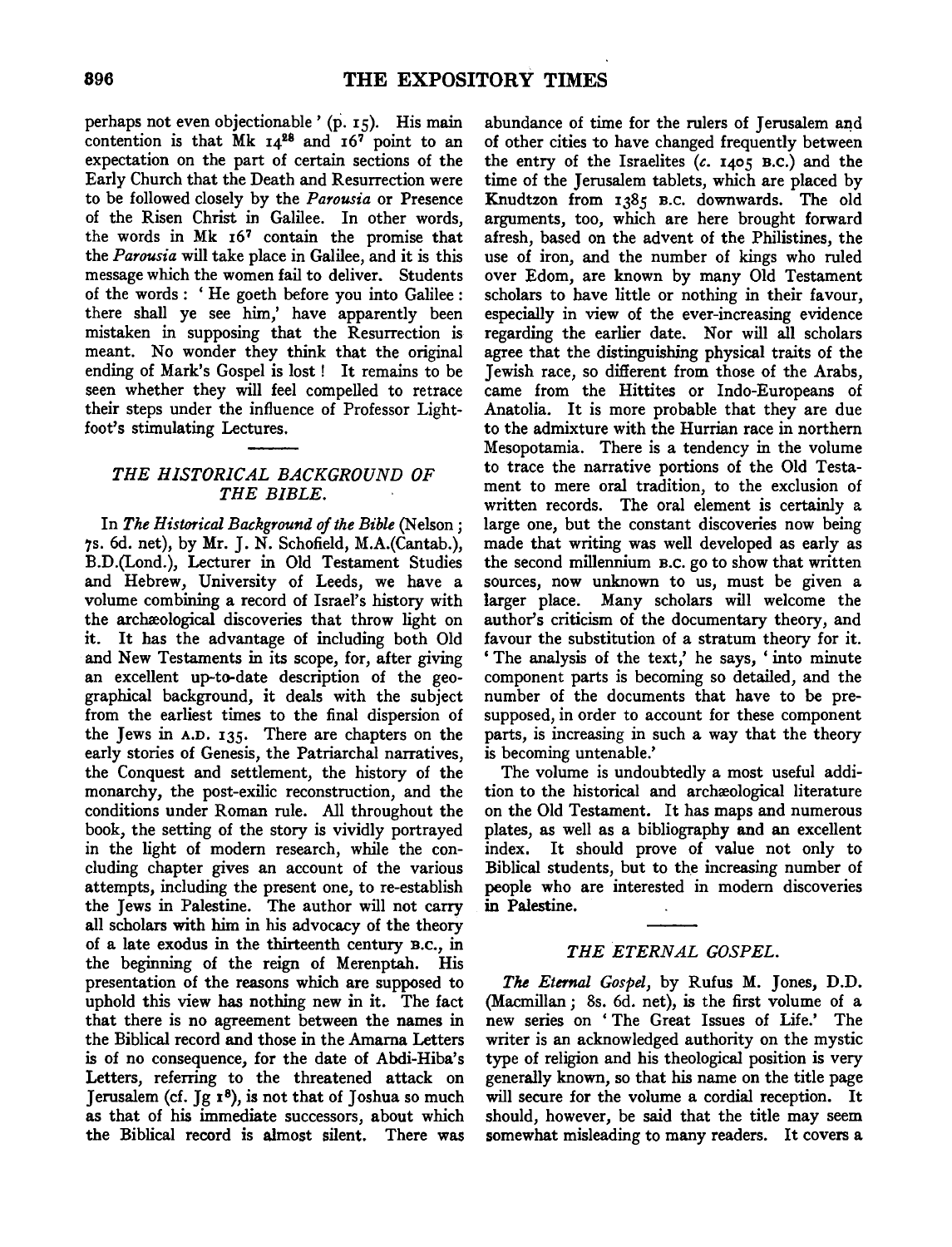far wider field than what is generally understood by the gospel. ' The Eternal Gospel as I shall interpret it is the endless revelation to men of a spiritual Reality who is over all and in all, and at the same time vastly more than all things in space and time, a Reality both immanent and transcendent, as Spirit in its essential nature is bound to be.' In accordance with this definition the writer treats not merely of revelation through history and supremely in Christ, but also of revelation through literature, through the mystics, and through the great philosophers. The concluding chapter on Equinoxes of the Spirit deals with various epochs, beginning with the era of Buddha, Confucius, and the Greek philosophers, when the human spirit appears to have had special blossoming times under the influence of some divine affiatus. The general thesis of the book is that ' God must not be looked for primarily in the mysterious gaps in our knowledge of beginnings and endings, of missing links, or in lost clues to the meaning of odd occurrences. He must be sought rather as the intelligible ground and basis of coherence and order in the mighty frame and constitution of things, of truth and beauty and goodness wherever they appear, of process and progress in the march of life and history wherever process and progress are in evidence, and of the Procession of the holy Spirit in Love and Fellowship through personal lives and spiritual communions throughout the ages.'

# *THE OLD TESTAMENT AND MODERN DISCOVERY.*

A successful first book may be a real danger to a writer, particularly if he has considerable ability without being able to claim specialist knowledge. In ' Bible and Spade ' the Rev. Stephen L. Caiger did a very useful piece of work, and the volume commanded the respect and even the admiration of a very wide range of readers. The book had, naturally, weaknesses, but they were not sufficiently great to mar the general excellence of the whole. In his new book, *The Old Testament and Modern Discovery* (S.P.C.K.; paper Is., cloth Is. 9d.), the weaknesses are seriously exaggerated, and the virtues are far less in evidence. The plan of the work is, in itself, good ; each field of exploration is taken separately and the discoveries made in it briefly described. There is little, however, which Mr. Caiger had not already given in his earlier book. We have a rather fuller account of the work of decipherment, and there are details in the Lachish Letters which were not available to

the general public two years ago. But these slight advantages do not compensate for the grave misunderstandings to which this book would give rise if it were a reader's only guide. To take a historical point, Mr. Caiger still regards the battle of Karkar (853 B.c.) as an Assyrian victory. It is true that the city itself was destroyed-apparently before the battle was fought-but Shalmaneser would certainly have moved southwards if he had been successful, and the actual fall of Damascus would have taken place a dozen years earlier than it actually did. Moreover, the language the Assyrian king uses is that which Eastern records commonly employ to disguise a repulse. We still have an inability to distinguish between the facts which an archæologist discovers and the interpretation he gives to them. For instance, the great layer of clay found by Sir Leonard Woolley between two strata of occupation at Ur is still connected with the Flood. But surely the depositing of eight feet of alluvial soil by a 'flood,' however great, would be a far more startling miracle than any recorded in the Bible ? Is it not much more probable that the river itself changed its course and flowed for many centuries over the old site ? At times the book reads like propaganda ; only those points which tend to ' confirm the truth of the Bible ' are cited. Mr. Caiger emphasizes (quite rightly) the importance of Garstang's work at Jericho, but he is silent as to the archæological results of excavation at Ai, which, according to the best opinion available, was destroyed some two centuries after Jericho. No reader would guess from this book that the most serious attacks on the historicity of the Biblical narrative are coming to-day from the archæologist, or that one of the most distinguished of living workers in this field, though starting with a position which was almost Fundamentalist, is coming to the conclusion that the Hebrew records are quite unreliable.

Mr. Caiger has a real gift for putting his facts in a popular way (though he might use rather fewer exclamation marks), and could do very valuable service. But he should be much more sure of those facts than he is, and should take a far more com prehensive view of his subject. If he can do this, he will be the first to regret *The Old Testament and Modern Discovery.* 

The Halley Stewart Lectures for I937 are published under the title of *The World's Economic*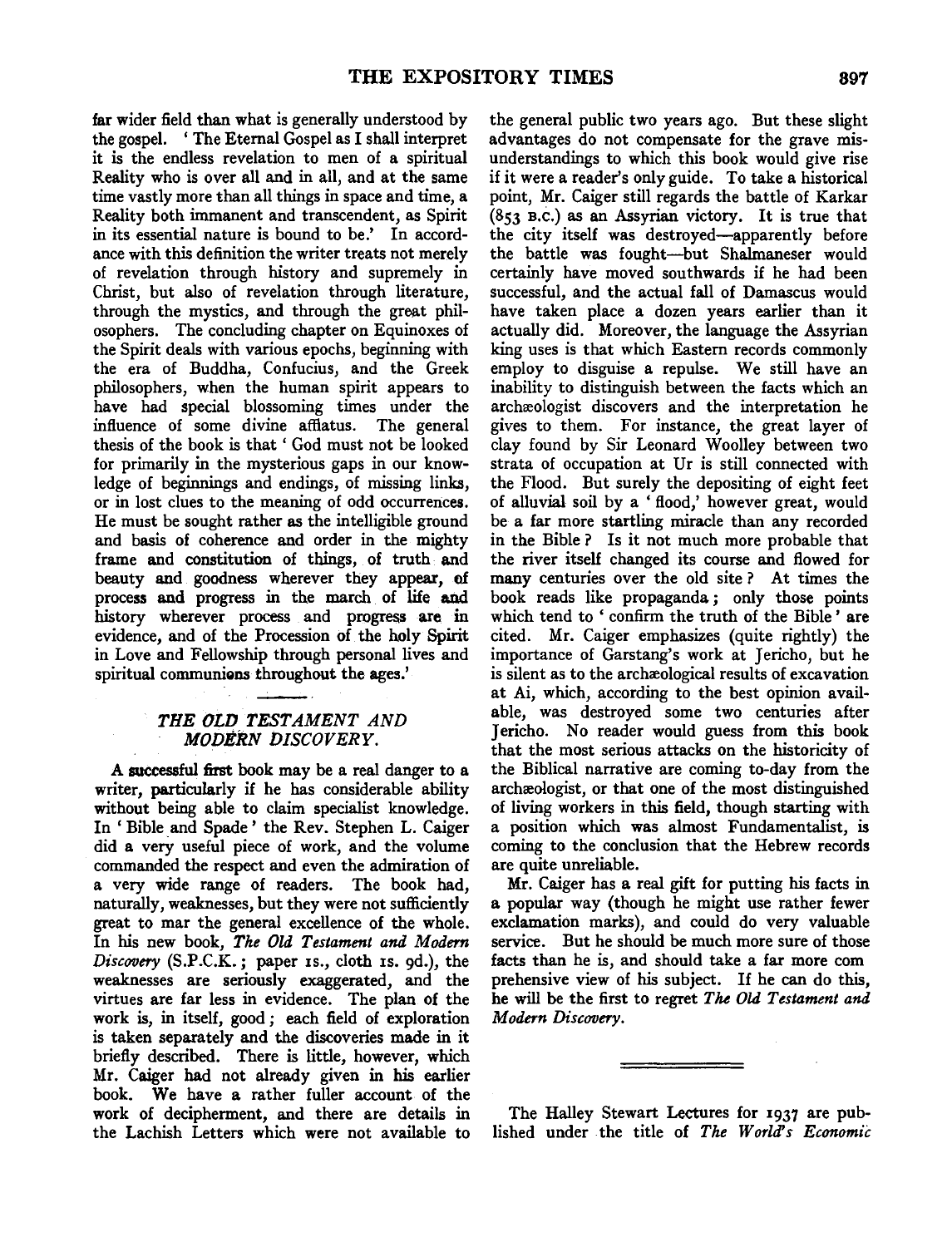*Future* (Alien & Unwin; 4s. 6d. net). There are five lectures, each delivered by a distinguished economist. Needless to say, the lectures are highly informative and stimulating, but on the whole the reader is left with the impression that many questions are asked but few are answered. Perhaps there would be general agreement among the lecturers with the conclusion reached by Professor Ohlin: 'first, we need a system which provides means for central direction and control-e.g. to mitigate depressions, to check abuses, to finance technical research on a large scale, to avoid labour conflicts, to reduce risks of violent price fluctuations for agricultural products and raw materials, and so on; and secondly, this system must not be bureaucratic, as it will be if centralization is pursued beyond a certain point.' Señor Madariaga, who delivered the concluding lecture, is firm in his faith that humanity is an organism, that ' one and only one life runs through all the limbs, organs, tissues, classes, nations, races of mankind,' and ' that being so, all entities below the whole-i.e. below the World Commonwealth-are but limbs of it. If they want the whole to keep them alive, they must live for the whole. Men and nations must realize inwardly-not merely think and agree, but *digest* and live-the unity of all this vast body politic which is mankind.'

The religious aspects of Mr. J. A. Hobson's *Confessions of an Economic Heretic* (Alien & Unwin ; ss. net) have been dealt with in our 'Notes of Recent Exposition.' The book, however, is mainly devoted to tracing the development of the author's economic theory. It is a fascinating story. Briefly, the substance of it is that gradually, and under various influences, Mr. Hobson has, in economics and sociology, become more and more of a humanist. The ethical has gradually invaded his entire outlook. He has always been a suggestive and (in the literal sense) edifying thinker. In this book he is persuasive, and, in many ways, convincing. He would probably be repudiated by all parties, for, if he is not a capitalist, he is not by any means a complete socialist. He occupies a middle position, and, though some of his tenets may appear impracticable, they are inspired by a spirit and ideal that, in spite of himself, may well be called Christian. The main *theme* of this book is economics, but its main *interest* lies in the frank account of the personal development of an able and sincere thinker, who has much to say of politics and parties and interests and obligations that we ought all to hear.

A book of prayers that is inspired by the desire to see daily service conducted in every congregation of the Church of Scotland has been compiled by the Rev. J. G. Grant Fleming, D.S.O., M.C., M.A., Minister of the East Church of St. Nicholas, Aberdeen-Prayers *for Every Day (Sundays and Week-days throughout the Christian Year)* (Allenson; 6s. net). It is a remarkable fact that a week-day service has been carried on in the East Church of St. Nicholas in Aberdeen with almost unbroken continuity since the Reformation of 156o. The prayers used at this service to-day have been mainly composed or collected by Mr. Fleming himself, and the detailed acknowledgments at the end of the book show how catholic are the sources on which he has drawn. It is superfluous to praise a book like this. But it is a duty to point out the immense labour that has gone to its compilation, and also the fine taste that is shown in the choice of the devotions which the writer has selected. The book will be of immense help to all ministers of churches where there is no liturgy, whether as material for public worship, or as inspiration for the officiating minister himself. The desire for dignity and order in divine service, as well as simplicity and spirituality, has been steadily increasing in non-liturgical churches, and Mr. Fleming's book will do much to inform and guide this feeling.

Among the latest productions of Haverford College, Old Testament scholars will welcome *The Haverford Symposium on Archaology and the Bible*  (American Schools of Oriental Research, New Haven; \$2.oo), containing articles by W. F. Albright, George A. Barton, Henry J. Cadbury, John W. Flight, Albrecht Goetze, Theophile J. Meek, James A. Montgomery, John A. Wilson, and Elihu Grant (the editor). It is gratifying that the teaching given to the Haverfordians in the languages, history, and criticism of the Bible is being made available to others in these 'Biblical and Kindred Studies,' of which the present volume forms No. 6. The articles, it need hardly be said, being thoroughly up-to-date and by specialists in their subject, are of great importance for all Biblical study. They deal with Syro-Palestinian, Anatolian, Hittite, Mesopotamian, Arabian, and Egyptian studies, as well as with the history of Wiiting in the Near East, and the present state of Biblical research. A supplement, with text and plates, illustrates ancient Babylonian business about 2ooo B.c. The information given in the articles, notes at the end of each of them, and the scholarship manifest on every page, make the book a valuable one that should occupy a pro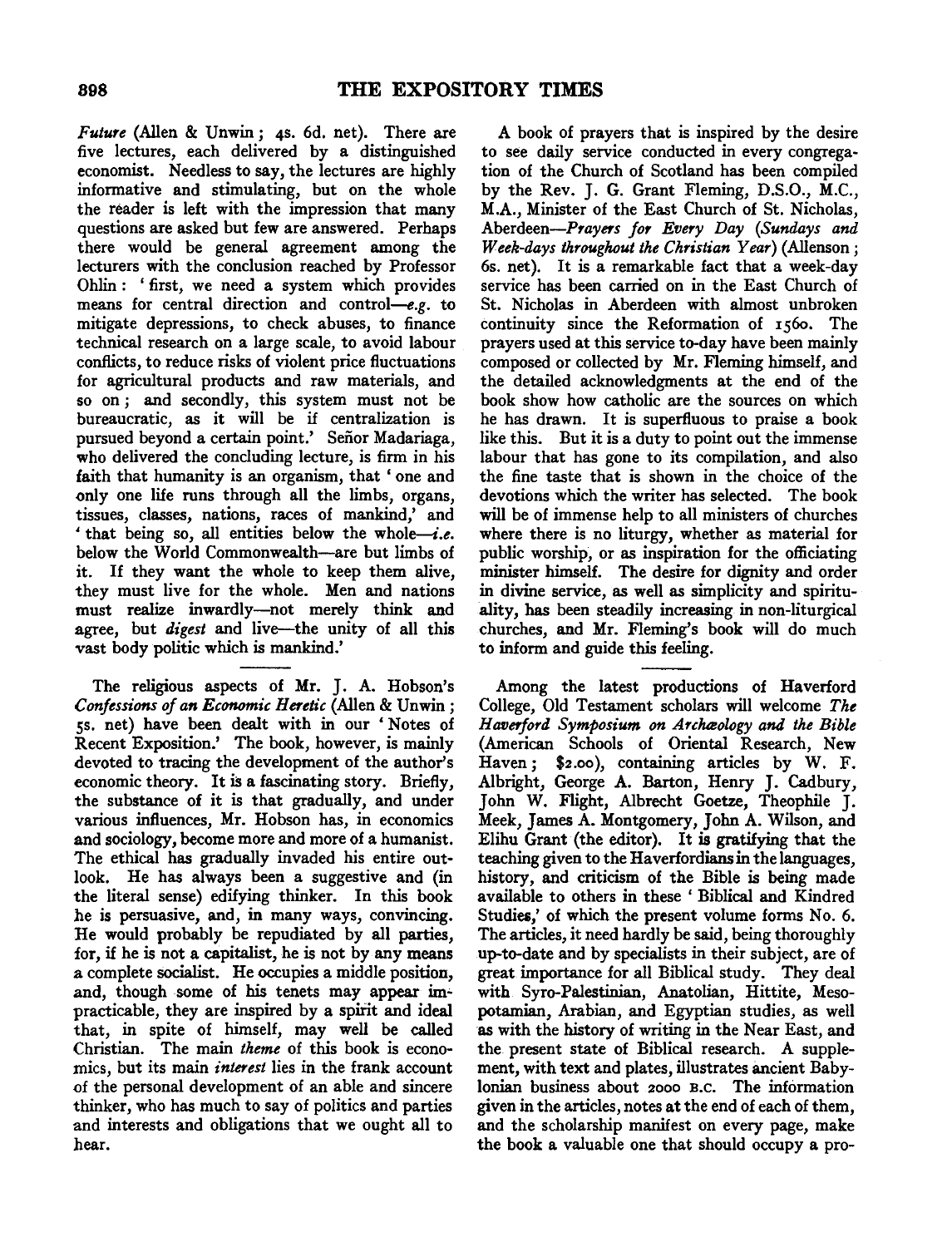minent place in the library of every teacher, student, and Biblical archæologist.

It is probable that comparatively few people read the prophets with much understanding. This is due partly to the arrangement of our Bible in sections that separate the prophets from the history. If, for example, it was clear .that the 3oth chapter of Isaiah was a speech on foreign policy, dealing with the fatal decision of the King of Judah to take sides with Egypt against Assyria, the chapter would be both interesting and full of significance for the present European situation. Mr. R. Barclay Moon, in *Stories of the Prophets as told to their Friends* (Cokesbury Press, Nashville; \$1.25), tries to sketch the background of eight Old Testament prophets. Having done this he gives an imaginary sketch of the prophet's life, using, as far as possible, Biblical material, and quoting freely from the prophet's writings. We are rather tired of ' imaginary' Bible sketches, but there is a good deal to be said for this one, and certainly the author succeeds in his main purpose, which is to make the prophets real and their works intelligible.

An American edition of Son *to Susanna,* by G. Elsie Harrison (Cokesbury Press, Nashville; \$2.50)-already reviewed in THE EXPOSITORY TIMEs-has been received. It is fitting that in this beautiful form this impressionist but penetrating sketch of Wesley's domestic life should be made available for readers in the West, who will doubtless agree with the verdict that ' there is nothing at all like it in Wesley literature.'

The revival of interest in the writings of Thomas Aquinas is very marked both within the Roman Catholic Church and beyond it. *Morals Makyth Man*, by Mr. Gerald Vann, O.P. (Longmans; 7s. 6d. net), is an exposition of the Thomist system in its bearings upon the problems of to-day. The book falls into two parts. In the first there is given an able presentation of the Thomist moral theory, which is summarized thus: 'St Thomas's moral doctrine does not aim at the niggardly ordering of the individual's conduct in blind obedience to a code. It is a cosmic scheme; its end is God's glory and the *ordo universi*, the fulfilment of the world. It is not solely self-love, however sublime : it is not merely altruism, however grand ; it is not merely obedience to a law; it is not the service, however disinterested, of an impersonal absolute, nor obedience to a capricious God--it is the communal striving, motived by the love which is, as St. Thomas says, *congregativus,* not, like selfishness, *disgregativus,* after the life of God, the *interminabilis vitae tota simul et perfecta possessio,* of which the presence and companionship of the first love is the essence.' The second part of the book contains eight ' essays in application,' in which such topics are dealt with as Politics and the Thomist Order, the Economics of Personality, Christian Marriage, Thomism, and Peace. On each of these topics a great deal of sound moral teaching is given, but, while it is wholesomely Christian, there seems to be no reason why it should be regarded as specifically Thomist.

*A Modern Introduction to the New Testament,* by Mr. Guy Kendall, formerly headmaster of University College School, Hampstead (Methuen; 7s. 6d. net), is a rather strange title, for all contemporary ' introductions ' are modem. Possibly the author meant to imply 'modernist,' and this would be a correct description of its tendency. There is sound scholarship in the book. The writer has read widely in the relative literature, and has in particular received a good deal of teaching from the ' Form ' critics. Moreover, every problem of New Testament criticism is thoroughly discussed, and even questions of interpretation and points of theology are included in the writer's survey. How wide is his net may be indicated by the headings of some of his chapters : Contemporary Politics ; Miracles in the New Testament ; The Organization of the Early Church ; Justification by Faith or by Works?; Mysteries, Sacraments, Theosophy; The Meaning of Sacrifice. In addition, of course, he discusses the individual books.

There is one feature of the book which to many readers will be unsatisfactory. They will ask from such a book some basis of confidence in the historical ground of Christian belief. And they will ask in this case without much result. ' Probably,' ' possibly,' 'it is uncertain,' are, as the writer admits, phrases of frequent occurrence. Even on such a crucial matter as the Resurrection of Jesus we are left in the air. And the concluding chapter, in which the author sums up, is quite inconclusive as to what really happened and what ground we have for assurance about the facts of the New Testament record. The writer says this is' the necessary consequence of the historical method.' But if that be so, history is not very friendly to faith. At the same time it ought to be said that the writer scrupulously presents both sides of every question, that he has thought out the issue for himself, and that ' probably ' it is his desire to be quite fair and